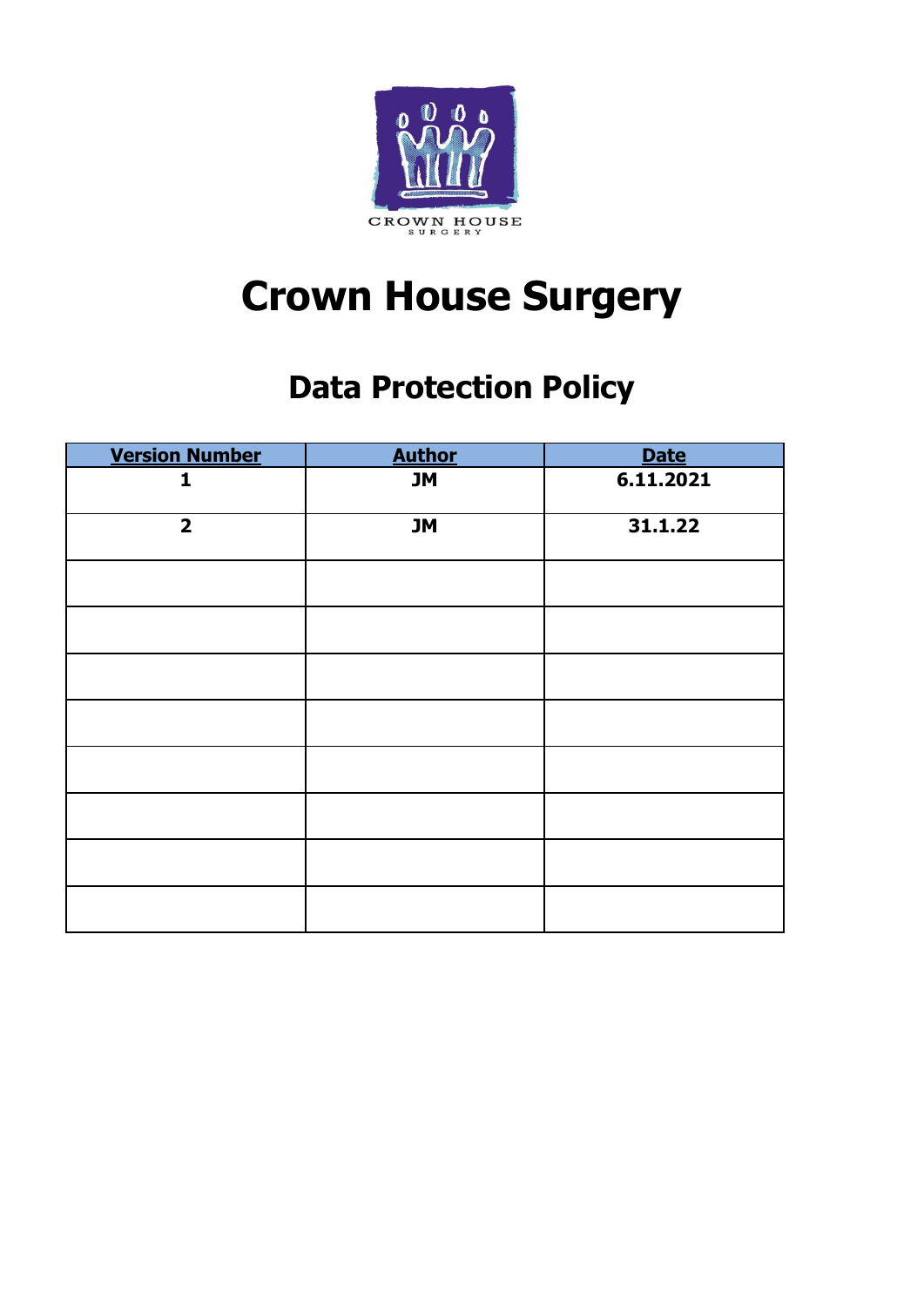#### **Introduction**

The Data Protection Act 2018 (DPA) is a UK Act of Parliament that brings the European General Data Protection Regulations (GDPR) in to British Law and updates the Data Protection Act 1998. The DPA requires a clear direction on policy for security of information held within the practice and provides individuals with a right of access to a copy of information held about them.

The practice needs to collect personal information about people with whom it deals in order to carry out its business and provide its services. Such people include patients, employees (present, past and prospective), suppliers and other business contacts. The information we hold will include personal, sensitive and corporate information. In addition, we may occasionally be required to collect and use certain types of such personal information to comply with the requirements of the law. No matter how it is collected, recorded and used (e.g. on a computer or on paper) this personal information must be dealt with properly to ensure compliance with the **Data Protection Act 2018.**

The lawful and proper treatment of personal information by the practice is extremely important to the success of our business and in order to maintain the confidence of our service users and employees. We ensure that the practice treats personal information lawfully and correctly.

This policy provides direction on security against unauthorised access, unlawful processing, and loss or destruction of personal information.

See also: Access to Medical Records policy [\*], which covers Subject Access Requests under the Data Protection Act.

#### **Northern Ireland Provisions of Compliance**

In Northern Ireland there is no equivalent to section 251 of the National Health Service Act 2006, which allows the setting aside of the common law duty of confidentiality for essential health and social care purposes. The need for statutory provision for health and social care information governance, including the uses and disclosures of confidential identifiable service user information, remains under review by the Department.

The Privacy Advisory Committee (Northern Ireland) will support Personal Data Guardians and the Regional Quality Improvement Authority in ensuring that the information governance standards reflected by this Code of Practice are maintained by all organisations providing health and social care.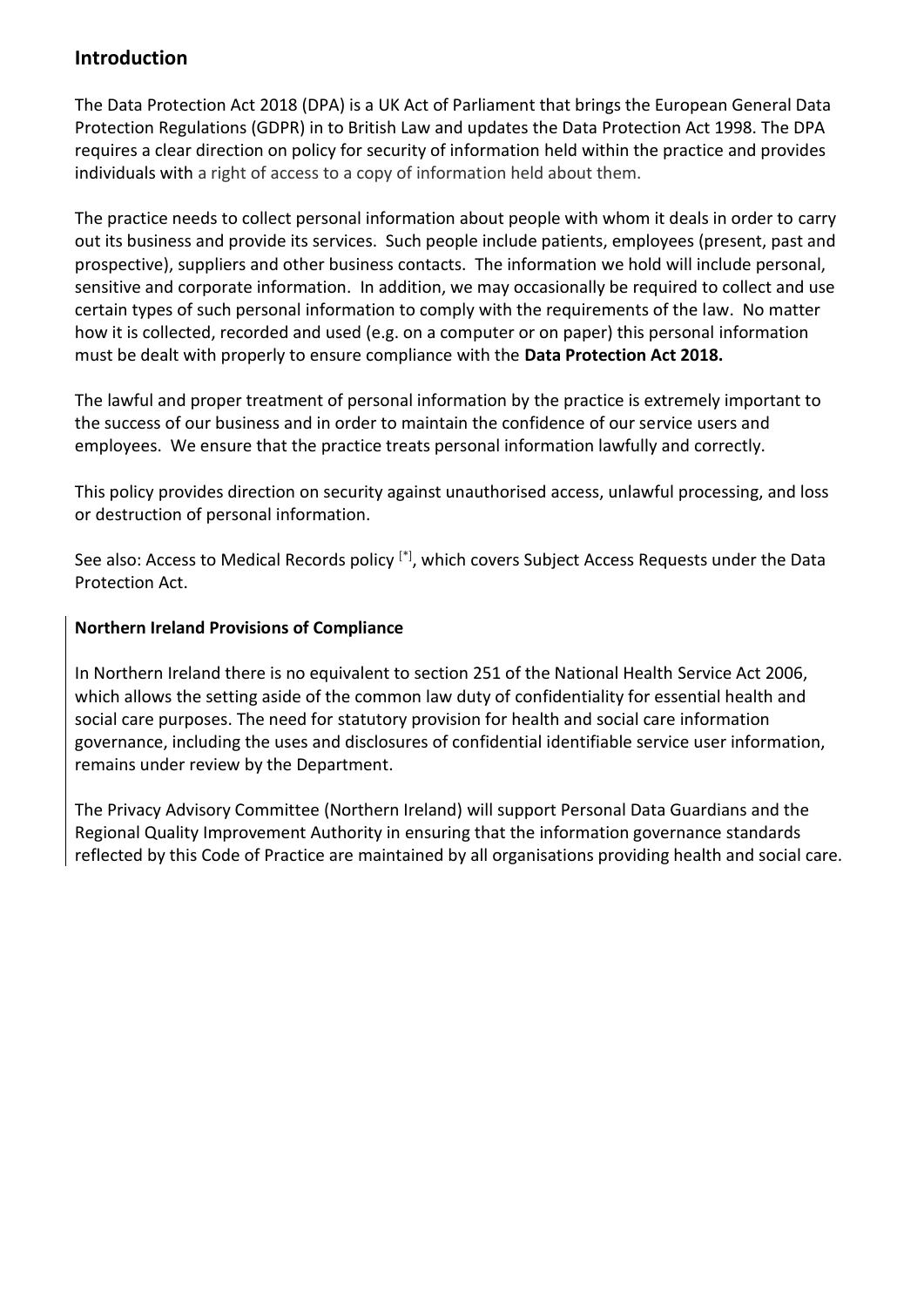## **1.0 Data Protection Principles**

We support fully and comply with the six principles of the Act which are summarised below:

- 1 Personal data shall be processed fairly and lawfully.
- 2 Personal data shall be obtained/processed for specific lawful purposes, and will only be used for the purpose for which it was collected.
- 3 Personal data held must be adequate, relevant and not excessive.
- 4 Personal data must be accurate and kept up to date, and every reasonable step will be taken to ensure any personal data that is inaccurate is erased or rectified without delay.
- 5 Personal data shall not be kept for longer than necessary.
- 6 Personal data shall be processed in a manner that ensures appropriate security of the personal data.

# **2.0 Employee Responsibilities**

All employees will, through appropriate training and responsible management:

- comply at all times with the above Data Protection Act principles
- observe all forms of guidance, codes of practice and procedures about the collection and use of personal information
- understand fully the purposes for which the practice uses personal information
- collect and process appropriate information, and only in accordance with the purposes for which it is to be used by the practice to meet its service needs or legal requirements
- ensure the information is correctly input into the practice's systems
- ensure the information is destroyed (in accordance with the provisions of the Act) when it is no longer required
- on receipt of a request from an individual for information held about them by or on behalf of immediately notify the Practice Business & Quality Manager
- not send any personal information outside of the United Kingdom without the authority of the Caldicott Guardian / IG Lead
- understand that breaches of this Policy may result in disciplinary action, including dismissal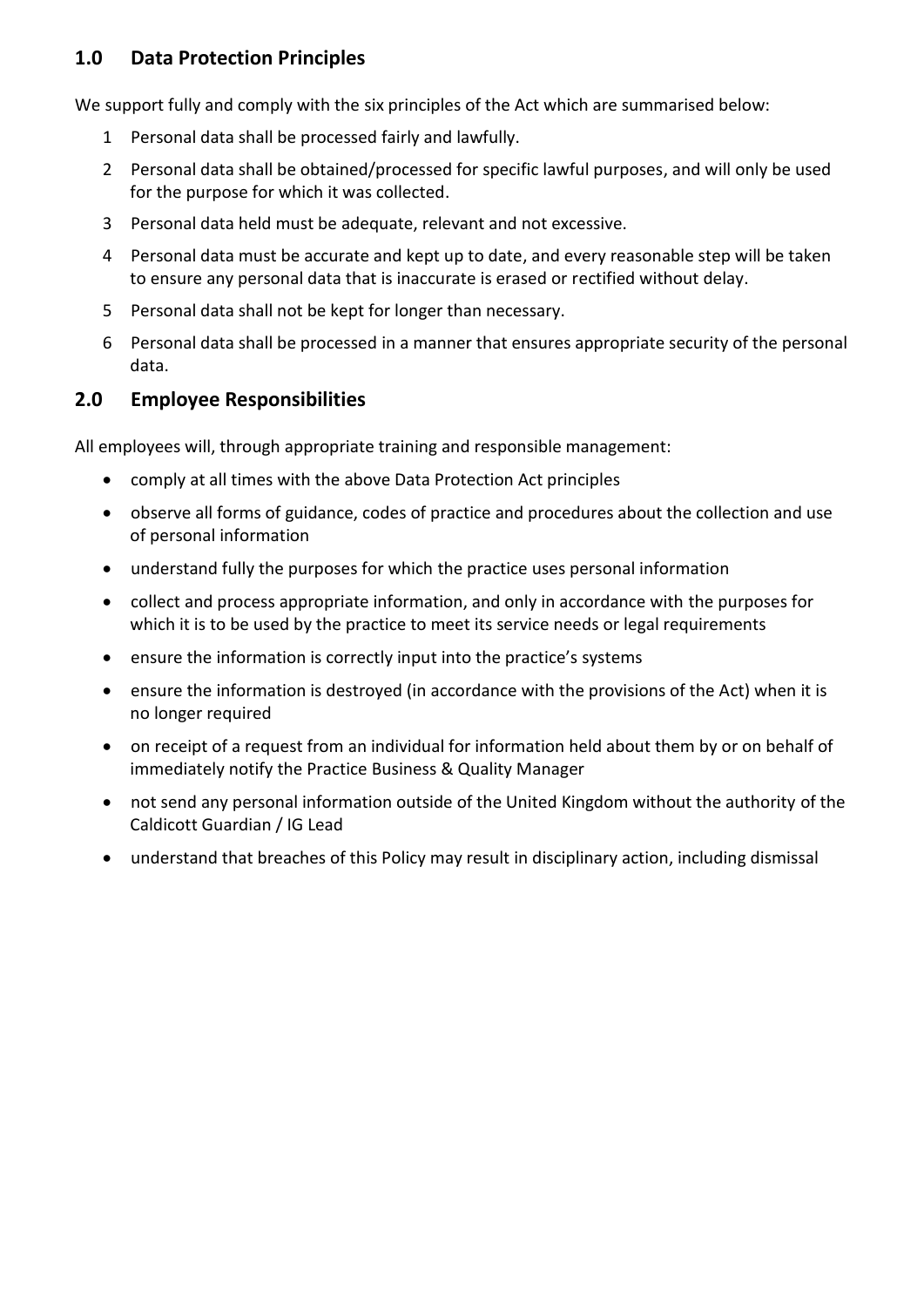## **3.0 Practice Responsibilities**

The practice will:

- Ensure that there is always one person with overall responsibility for data protection, currently this person is Dr Michael Bazlinton. Any questions about data protection should be directed to Jennifer Mimms or in her absence Sandra Skaith who will take on these responsibilities in times of absence with illness or on annual leave.
- Maintain its registration with the Information Commissioner's Office
- Ensure that all subject access requests are dealt with as per the SAR policy
- Provide training for all staff members who handle personal information
- Provide clear lines of report and supervision for compliance with data protection and also have a system for breach reporting
- Carry out regular checks to monitor and assess new processing of personal data and to ensure the practice's notification to the Information Commissioner is updated to take account of any changes in processing of personal data
- Develop and maintain DPA procedures to include: roles and responsibilities, notification, subject access, training and compliance testing
- Display a poster in the waiting room explaining to patients the practice policy (see **below**) plus a copy of the Information Commissioners certificate
- Make available a leaflet and or a poster in reception on Access to Medical Records [\*] for the information of patients. Also display the certificate of registration with the Information Commissioners office.
- Take steps to ensure that individual patient information is not deliberately or accidentally released or (by default) made available or accessible to a third party without the patient's consent, unless otherwise legally compliant. This will include training on confidentiality issues, DPA principles, working security procedures, and the application of best practice in the workplace.
- Undertake prudence in the use of, and testing of, arrangements for the backup and recovery of data in the event of an adverse event.
- Maintain a system of "Significant Event Reporting" through a no-blame culture to capture and address incidents which threaten compliance.
- Include DPA issues as part of the practice general procedures for the management of risk.
- Ensure confidentiality clauses are included in all contracts of employment.
- Ensure that all aspects of confidentiality and information security are promoted to all staff.
- Remain committed to the security of patient and staff records.
- Ensure that any personal staff data requested by the CCG or NHS, i.e. age, sexual orientation and religion etc., is not released without the written consent of the staff member

Signed: We are not signed:

 $J_{m}$ 

Information Governance Lead Practice Business & Quality Manager

Date: 31.1.2022 Date: 31.1.2022